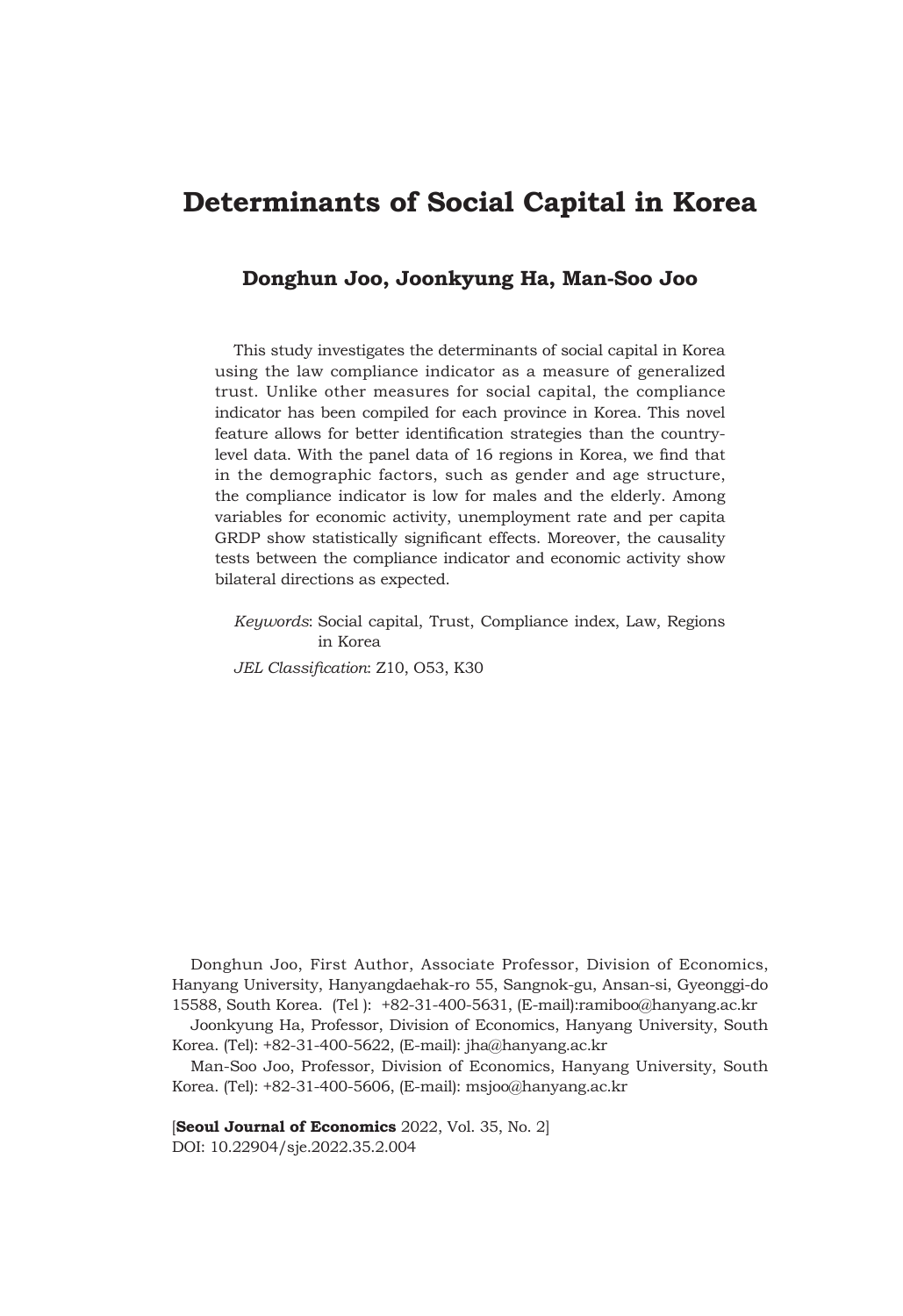## **I. Introduction**

Since Putnam (1993), economists have been interested in the role of social capital in economic development. One of the most important issues in this area is how to measure the level of social capital. Putnam (1993) defined social capital as "features of social organization, such as trust, norms, and networks that can improve the efficiency of society by facilitating coordinated actions." Among those features of social capital, many empirical studies have focused on  $trust<sup>1</sup>$  for the reason of measurability. The most accepted social capital measure would be the trust indicator constructed by the survey question of "Generally speaking, would you say that most people can be trusted or that you can't be too careful in dealing with people?" Instead of trust indicator, the rule of law indicator is also used as a measure of social capital in some related literatures. The rule of law indicator is regarded as one of the Worldwide Governance Indicators for 215 countries, including Korea, from  $1996.<sup>2</sup>$ 

In Korea, the trust index has been recorded sporadically in the Korean General Social Survey (KGSS) since 2003 with the same question. A similar index is also produced by the Korea Institute of Public Administration (KIPA) annually through Korea Social Integration Survey since 2013. The Korean government also produces a "kind of" trust indicator with the Social Survey implemented by Statistics Korea. Here, "kind of" is attached because the question is somewhat different from the KGSS questions. The question of the Social Survey asks "How do you believe that other people comply with the law?" and requests to choose the degree of compliance on a scale of one to five. In the sense that this question asks the subjective opinion of respondents, the indicator constructed with this question has an aspect of the usual trust indicator. At the same time, the indicator has some flavor of rule

 $1$  Trust has two concepts in the social capital literature. The one is particularized trust, which arises in face-to-face interactions, and the other is generalized trust, which is toward strangers and arises when a community shares a set of moral values to create regular expectations of regular and honest behavior (Bjørnskov, 2007). The trust in this study means generalized trust.

 $2^2$  Rule of law indicator captures perceptions of the extent to which agents have confidence in and abide by the rules of society, particularly the quality of contract enforcement, property rights, the police, and the courts, as well as the likelihood of crime and violence. See Kaufmann, Kraay, and Mastruzzi (2010).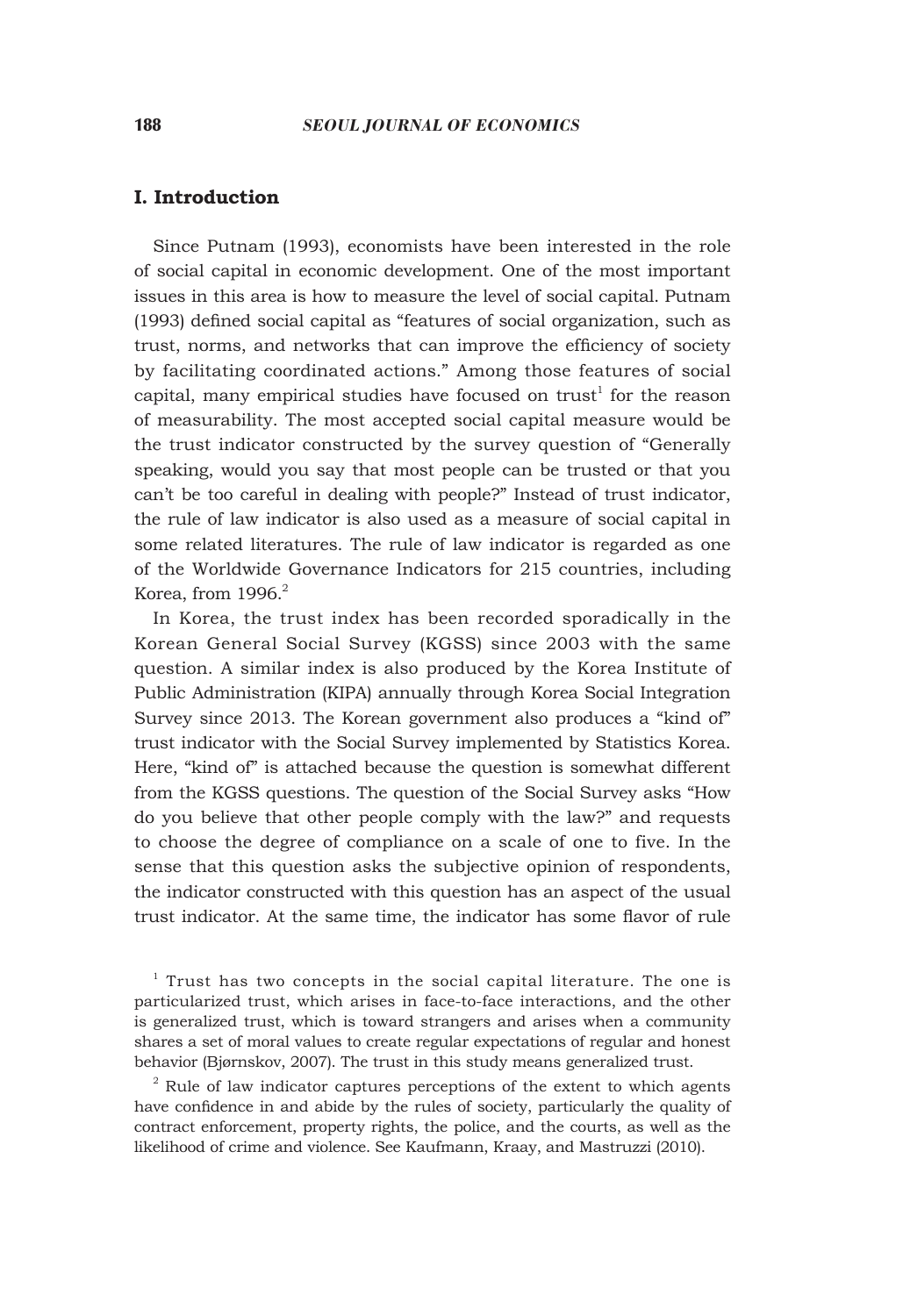of law indicator in the sense that it asks the opinion about the concrete behavior of compliance. We name this indicator the compliance indicator and use it as an auxiliary of the trust indicator.

Specifically, this paper investigates the determinants of social capital using the compliance indicator as a dependent variable that represents the trust of the society. $3$  There exist several reasons to use the compliance indicator as a measure of trust in this study. First, the data set of the compliance indicator provides an ample environment for the analysis in the dimension of time and regions. The survey was implemented in the years of 1997, 2001, and 2005 and became a biannual occasion from 2008 in the 16 provinces of Korea. The fact that the compliance indicator in the survey is constructed for 16 domestic regions in Korea is the novel feature for our empirical analysis. Given that trust indicators are usually available only at a country level, the empirical analysis in the related literature must control the heterogeneity between countries, such as religion, race, and so on. Contrarily, a considerable degree of cultural homogeneity is guaranteed in our data as the cross-section data is obtained in a country, which alleviates the identification problem in the analysis and improves the reliability of the estimation. Furthermore, the sample size of the Social Survey is much larger than other surveys. The compliance indicator is based on 18,576 samples in 2014, whereas the KGSS trust index relies on roughly 1,300 samples.

Second, the compliance indicator as a measure of trust also has the flavor of rule of law, which can be a merit suitable for the study of social capital in Korea. Woo, Kim, and Jang (2007) argued that "western literature on social capital tends to emphasize the role of civic participation in the accumulation of social capital, ... and that these characteristics will ensure participation to lead to greater social trust. ... the differences in the trajectory of social development in Korea are likely to require a different policy approach in enhancing social capital." They proposed 'the public norms and institutions' as the major desirable areas of social capital policy research in the Korean context. As the trust corresponds with the public norm and the rule of law with the institutions, the compliance indicator seems to be an ideal measure

<sup>&</sup>lt;sup>3</sup> In this sense, we use "social capital" and "trust" interchangeably in this study.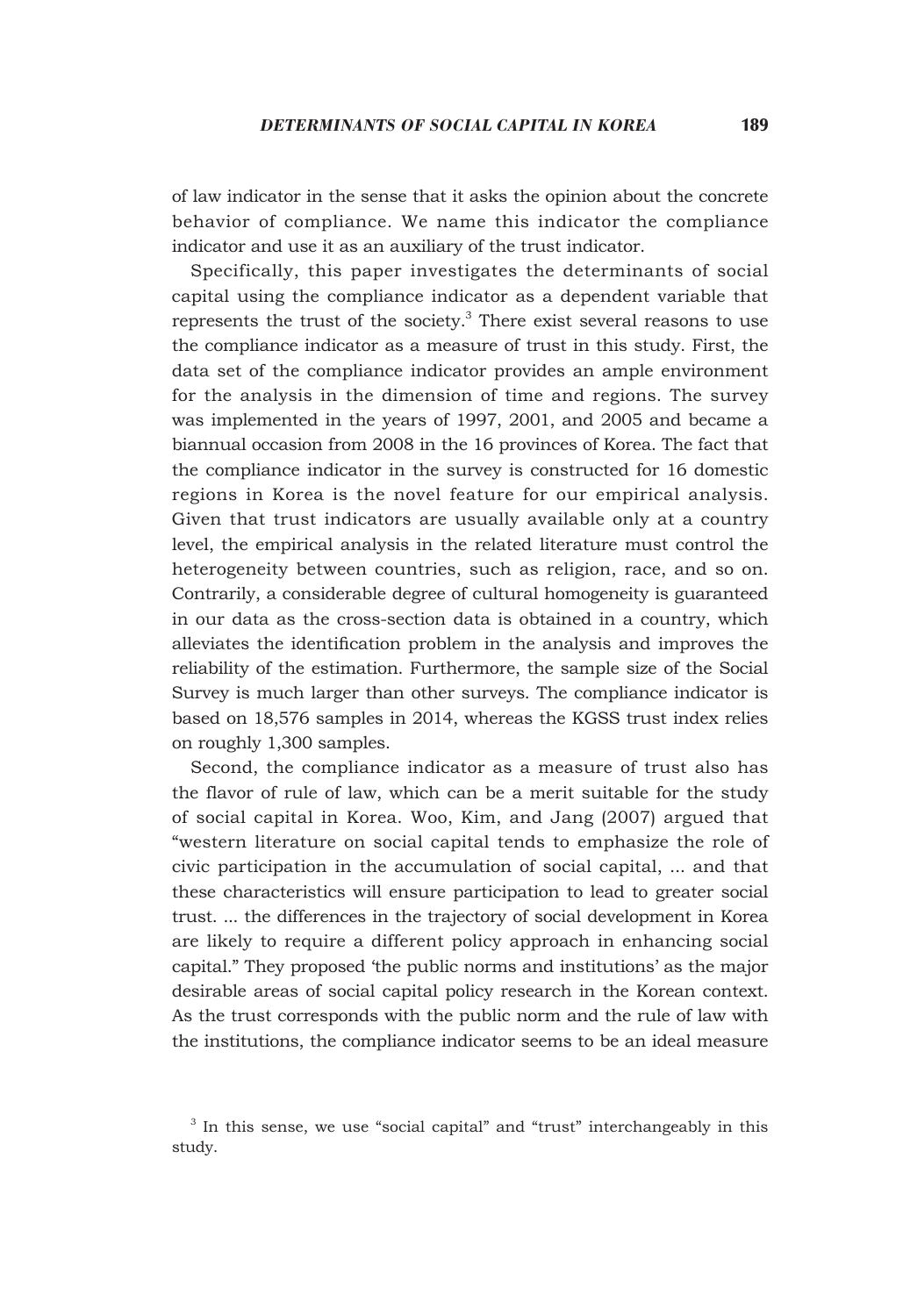for social capital research in the Korean context. The compliance indicator used as a trust measure in this study provides a useful way of analyzing the determinants of social capital from the macroeconomic perspective.

To fulfill this task, panel data models have been used to analyze the determinants of social capital. Endogeneity problems usually arise in the analysis of the determinants of the social capital. The fixed-effect panel data model is expected to alleviate this problem.<sup>4</sup> The fixed-effect model estimation result revealed the evident positive effects of employment and production to the compliance index in the region. Another empirical issue in the literature is the contribution of social capital to economic outcome. Social capital and economic activity may have reciprocal effects and the direction of causality may be highly contentious. This study checks the causality between them using the panel vector autoregressive (PVAR) model. There exist two kinds of PVAR model: one is used for macroeconomic and financial analyses and the other is used in micro studies. The latter disregards the interdependencies between cross sections and assumes sectoral homogeneity, whereas the former includes the dynamic and static interdependencies.<sup>5</sup> This paper uses the PVAR model used in micro studies suggested by Holtz-Eakin, Newey, and Rosen (1988) as the effects of one region's output on another region's social capital or vice versa seem to be negligible. The Granger causality test using PVAR confirmed the reciprocal relationship between the social capital and economic activity.

The remainder of this paper is structured as follows. Section 2 reviews the related literatures. Section 3 presents the construction of the data set and briefly explains the panel VAR model. Section 4 provides the empirical analysis results and their implication. Section 5 concludes.

# **II. Literature Review**

Literatures on social capital mainly study the relationship between social capital and economic development. Numerous empirical studies

<sup>&</sup>lt;sup>4</sup> The existence of endogeneity will be verified through the Hausman test.

<sup>5</sup> Refer to Canova and Ciccarelli (2013).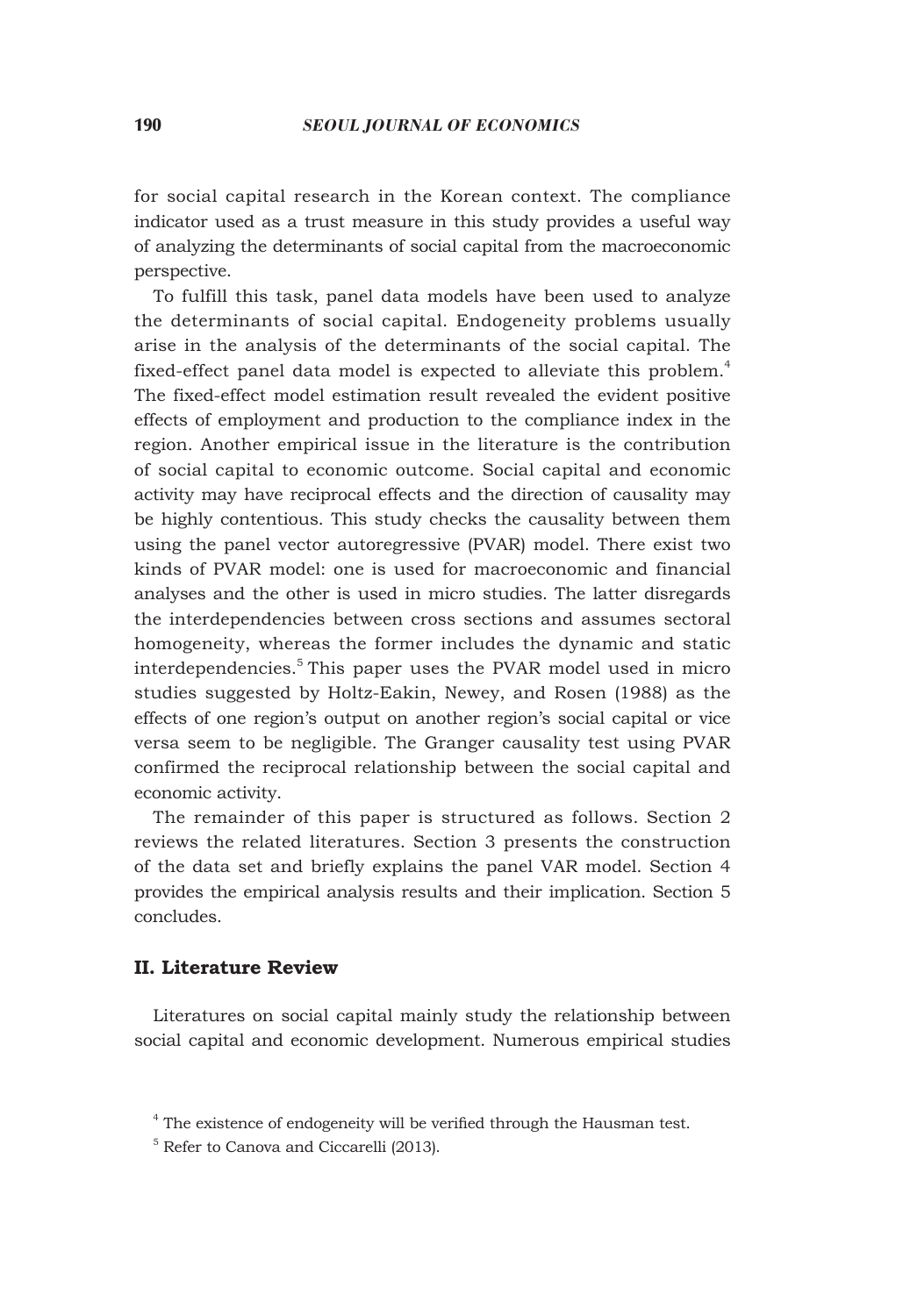on the effects of social capital on economic development exist. For instance, Knack and Keefer (1997), Whiteley (2000), Zak and Knack (2001), Beugelsdijk *et al*. (2004), and Delhey and Newton (2005) unveiled that trust as a social capital caused the cross-country differences in economic growth. Helliwell and Putnam (1995), La Porta *et al.* (1997), Rice and Sumberg (1997), Knack (2001), and Uslaner (2002), Djankov *et al.* (2007) revealed that trust contributes to the institutional development, such as the efficiency of the legislative system or the reduction of corruption.

Our main interest, however, is rather opposite: the determinants of social capital itself. Candidates are variables such as economic activities. The volume of literature on the determinants of social capital is relatively small compared with that on the consequences of social capital. We review below the studies that are directly related to our subject centered on the data used as a measure of social capital and the selection of explanatory variables in the model.

Many studies about the determinants of social capital were implemented with the individual survey data. For instance, Alesina and La Ferrara (2002), used the trust survey data provided by the General Social Survey (GSS) for the United Stated from 1974 to 1994. They considered age, marital status, gender, race, education, income, employment status, religion, and so on as individual determinants. They also tested the effect of heterogeneity on trust with the size, median income, crime, Gini coefficient, and so on of the regions. Glaeser *et al.* (2000) investigated the determinants of trust using GSS data. They considered age, education, income, gender, marital status, residential area, religion, and so on. Parts (2013) divided the determinants of social capital into two groups: the psychological and socio-economic characteristics of individuals versus contextual or systemic factors at the level of community/nation. She focused on individual-level determinants of social capital, such as personal income, education, family status, personal experiences, and so on. She considered four components of social capital, namely, general trust, institutional trust, social norms and formal networks, and extracted 12 indicators from the European Values Study (EVS) survey.

In the case of Korean literatures, studies on the determinants of social trust mostly used individual data. Kim (2006) explored the effects of social network and government policies for enhancing trust on trust with logit model using the 2004 Korean GSS (KGSS) data. Gender,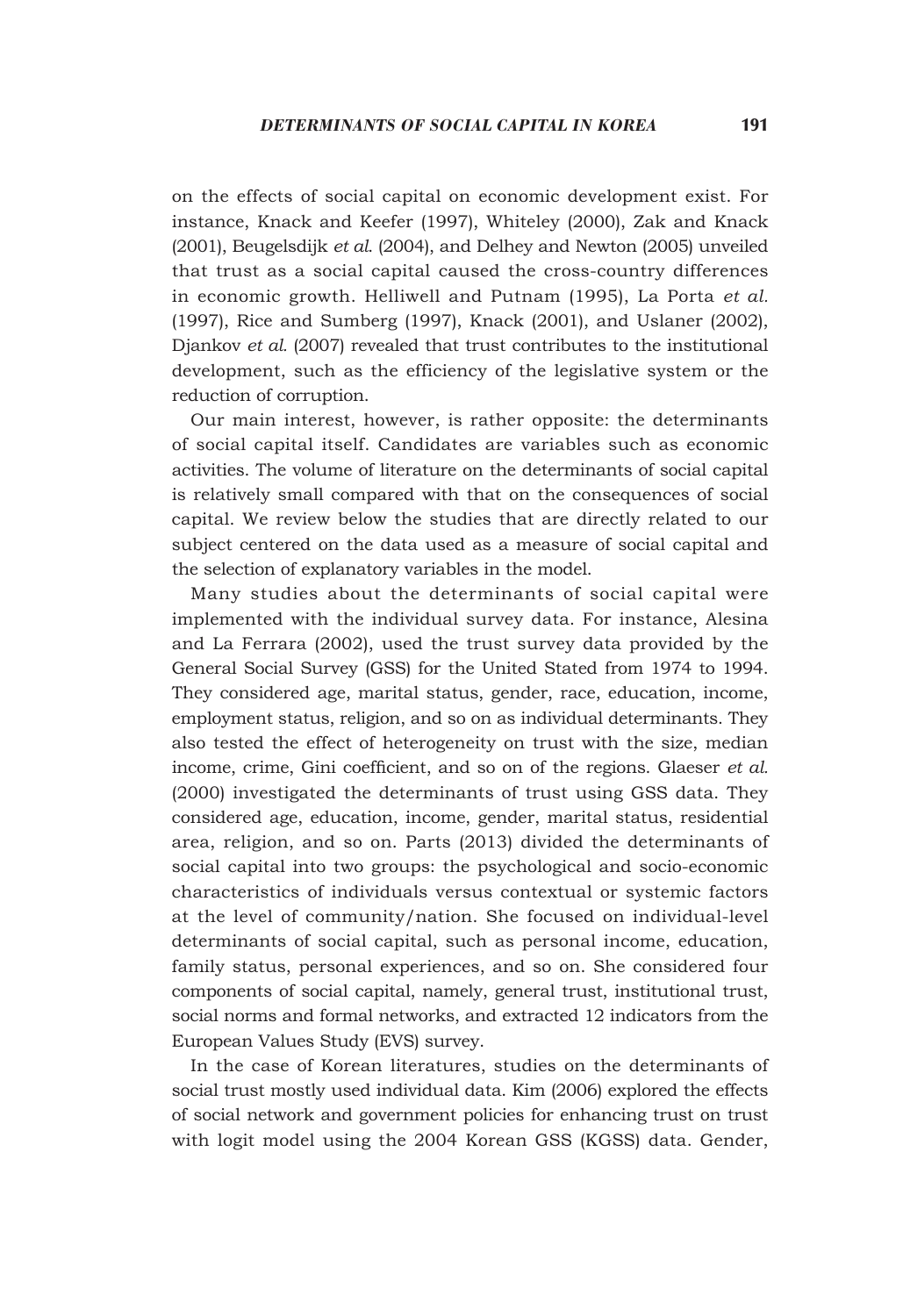education, and age were included as control variables but had no statistical significance. Park (2005) investigated the effect of generation to trust by also using KGSS. He found that income and education had positive relationship with trust and that younger generation showed higher trust.

Meanwhile, some studies on the determinants of social capital were implemented with country-level data. Bjørnskov (2007) analyzed the effects of income inequality and race structure on generalized trust using the data of the World Values Survey conducted in 1997 and 1999–2001. Olsson and Hansson (2011) studied the effect of county size on the rule of law constructed by Kaufmann *et al*. (2005).

# **III. Data and Methodology**

The determinants of social capital are analyzed using the panel data model, and the causality between social capital and economic activity is analyzed using the PVAR model. The reasons for using the data are given in the following two subsections. The comparison of the various measures of trust in Korea is presented first. Then, the general descriptions of the data are given. The PVAR model that is used to obtain the Granger causality between social capital and economic activity is briefly discussed in the last subsection. The explanation on panel data model is unnecessary as it is generally familiar to researchers.

#### *A. Trust measure comparison in Korea*

As aforementioned, the compliance indicator surveyed by Statistics Korea is used as a measure of social capital. The trend of the indicator for the whole country is presented in Figure 1 with blue diamond dots. The survey for compliance indicator asks the question of "How do you believe that others comply with the law?" and requests to choose the degree of compliance on a scale of one to five. The survey results are presented as a percentage of each scale. The compliance indicator is obtained as a weighted average of the scales using the percentages as weights. the indicator is standardized so that the center of the index is located at zero and ranged from −1 to 1.

Other social capital measures in Korea are presented in Figure 1. The left panel of the figure presents the reliability and trust index of KGSS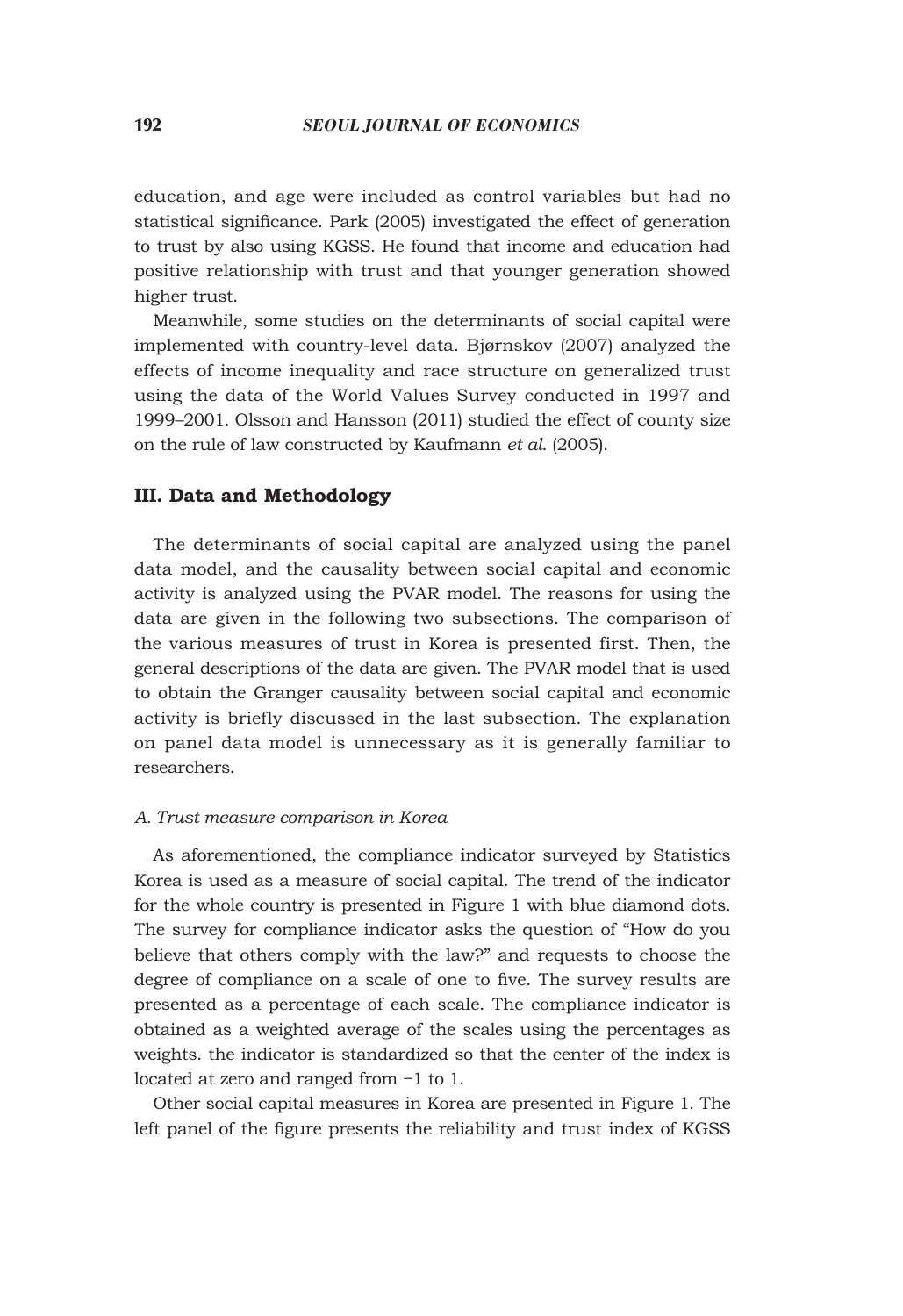

**Figure 1** Comparison of social capital measures in Korea

along with the compliance indicator. The question for the trust index has been mentioned earlier. The index is constructed by assigning 1 for "yes" and −1 for "no". The reliability index is obtained from the answers to the question of "How much do you think that our society is trustworthy? Give the score from 0(don't trust) to 10(trust)." The reliability index is constructed similar to the compliance indicator. The trust index was surveyed only for the years of 2003, 2005, 2006, 2009, and  $2013^6$ , making it difficult to keep track of the recent trends in the index. Meanwhile, the reliability index was surveyed almost every year from 2004 to 2013. Interestingly, the trend of the reliability index shows a remarkable synchronization with that of the compliance indicator in the sense that both indexes turned from negative in 2004 to positive in 2005 and moved downward after 2009.

The right panel of the figure presents the WGI rule of law index together with the compliance indicator. The dotted and solid lines are third order polynomial trend lines for respective data series. The survey data of the WGI rule of law index was most frequently recorded. It has been surveyed biannually from 1996 to 2001 and annually afterward. Although the WGI rule of law index appears to move erratically, it is also well synchronized with the compliance indicator. The third-order polynomial trend lines reveal the striking similarity between them.

With these comparisons between various social capital measures in Korea, we believe that the compliance indicator used in this study as a

 $6$  The data source for trust and reliability index is Kim, Kim, and Hyun (2016).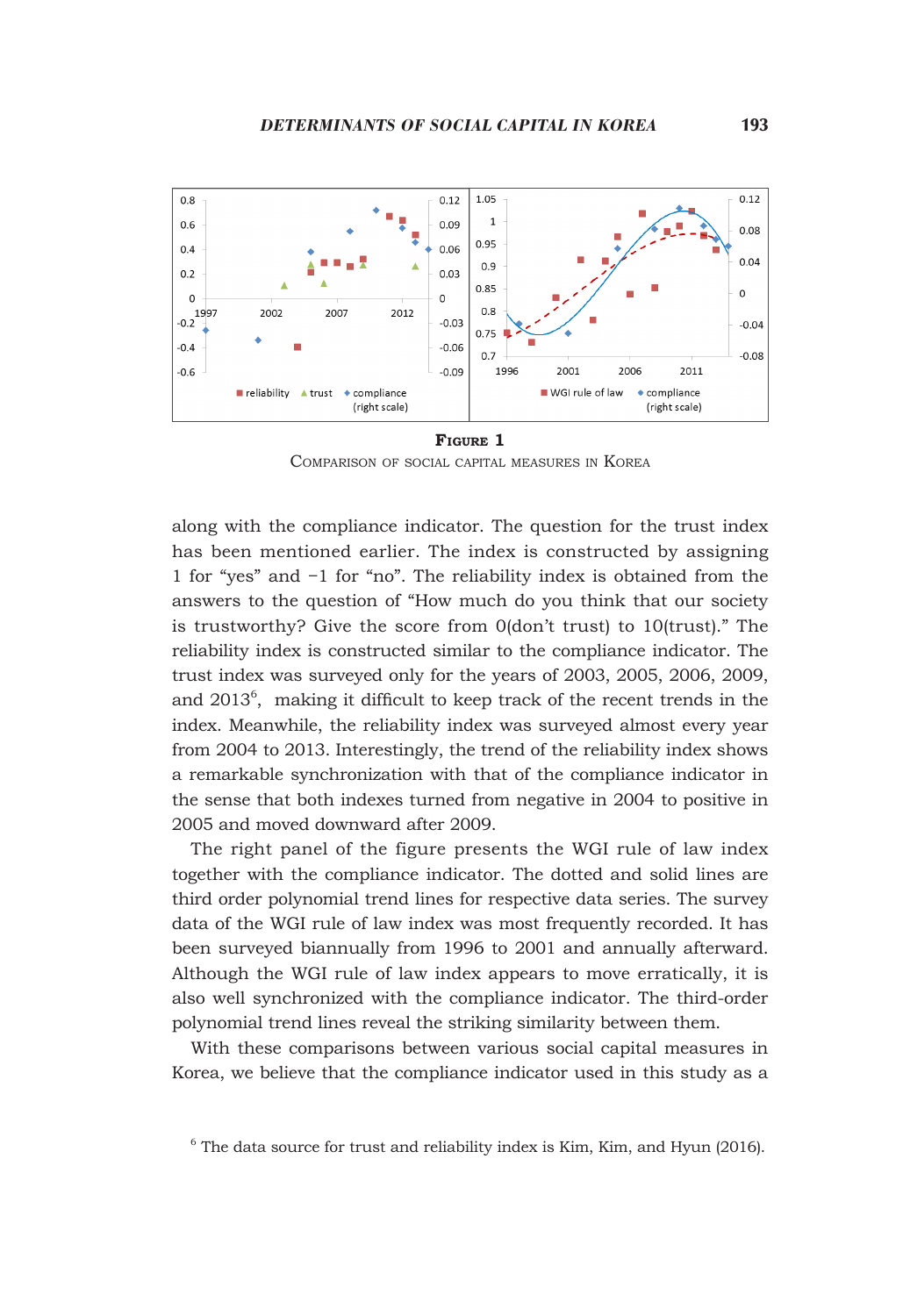

**Figure 2**

Compliance indicators for themselves (left) and others (right)

representative social capital measure is justifiable.<sup>7</sup>

Figure 2 reveals another interesting property of the compliance indicator. The figure presents the compliance indicator assessing respondents themselves on the left panel and assessing for others on the right panel in 16 regions in Korea. The former one is obtained through the question of "How do you believe that you comply with the law?" instead of "How do you believe that other people comply with the law?" This self-assessing compliance indicator is also standardized so that the center of the evaluation scores to be zero and ranged from −1 to 1. The self-assessing compliance indicator ranges from 0.5 to 0.9, whereas the compliance indicator assessing others ranges from −0.15 to 0.25. It implies that respondents are highly generous in evaluating their own law compliance attitude.

Although the self-assessing compliance indicators show no distinctive patterns, the compliance indicators assessing others have a couple of noteworthy patterns. First, the compliance indicators assessing others in almost all the regions turned from negative to positive in early 2000's immediately after overcoming the currency crisis in Korea. Second, they show downward trends in almost every region after the 2008 global financial crisis. These observations support the argument that the

 $7$  The trust index surveyed by KIPA is recorded from 2013 to 2015 every year. The values for each year are 2.8, 2.8, and 2.7. We excluded this index from the comparison as the time series it extremely short.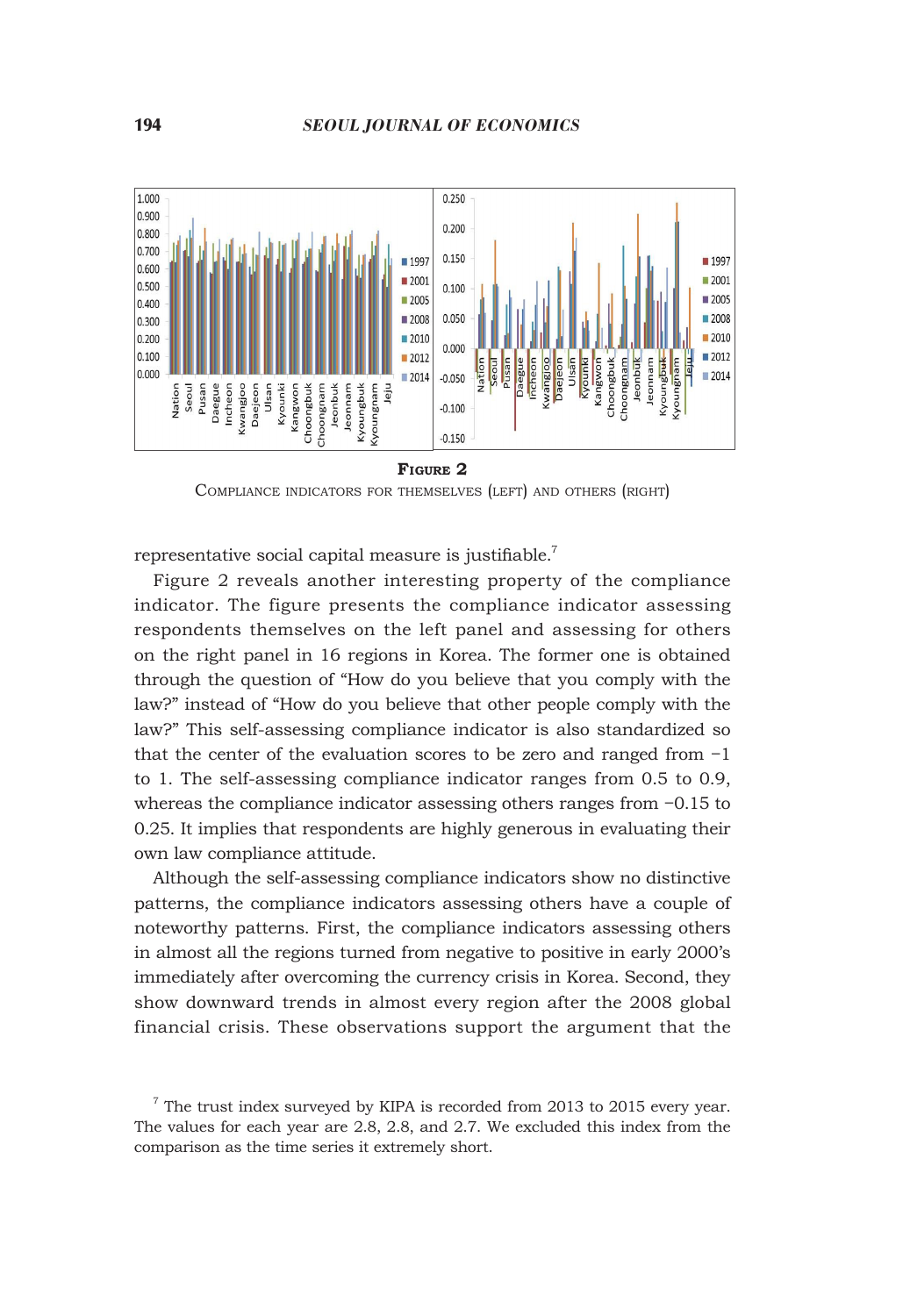compliance indicator assessing others contains objective features that make it a useful measurement for social capital in Korea and thus the compliance indicator assessing others is used as a measure of trust in this study.

### *B. Data description*

Explanatory variables, demographic and economic, are chosen on the basis of related literature.<sup>8</sup> Demographic variables include gender, age, population, population flow, and the size of the region. <sup>9</sup> Economic variables include unemployment rate, fiscal independence, per capita tax revenue, per capita GRDP, and per capita consumption. These variables are structured as annual panel data for 16 provinces in Korea and from years 1997 to 2014. Fiscal independence and tax revenue are included to check the effect of public policy on trust. $10$ Whether the public policy improves the trust in the society is one of the interesting issues in the literature on the determinants of social capital. Unemployment rate and GRDP are included to check the effect of overall economic condition on trust. The effect of income on trust should also be explored as regional income moves somewhat differently from regional production. However, regional per capita income is available only from year 2000 and thus per capita consumption is used as a proxy for income.

The values of population, the size of the region, per capita tax revenue, GRDP, and consumption are taken with natural log. The values of gender, age, education, population flow, unemployment, and financial independence are percentage ratios. Gender is the percentage of males. Age is the percentage of age over 60. Education is the percentage of college graduates or higher. Population flow is the ratio

 $8$  Alesina and La Ferrara (2002) mentioned that "the theory about trust is sketchy at best." This might be the reason that the explanatory variables are selected on the basis of the researcher's intuition or experience rather than theory.

<sup>9</sup> Heterogeneities of race or religion are also commonly tested explanatory variables in the literature but we excluded those in the belief that those heterogeneities are irrelevant or insignificant in the context of the regions in Korea.

<sup>10</sup> Public policies, such as encouraging social participation of the community or enforcing the rule of law, may contribute to the increase of social capital.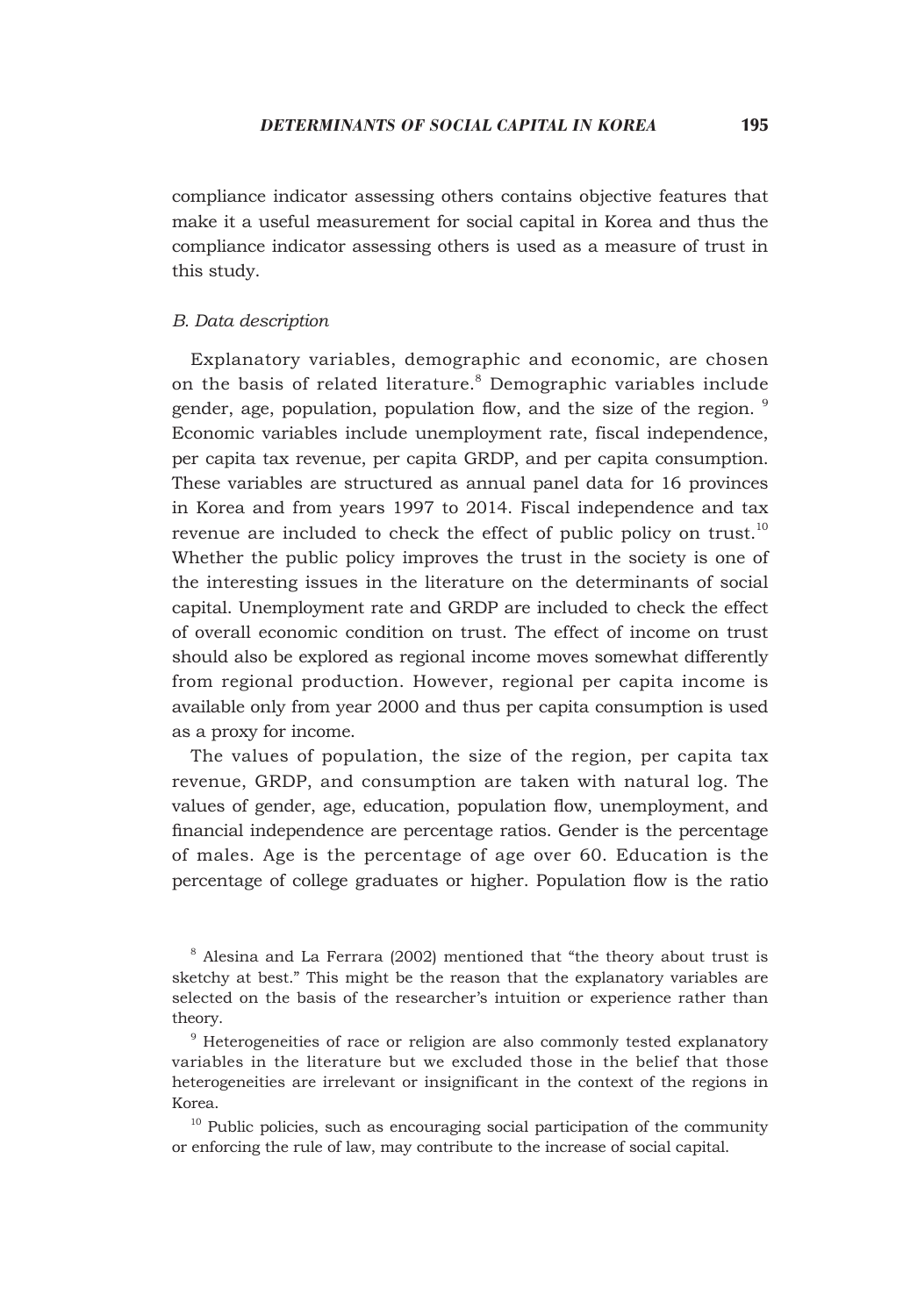

Interpolation of the compliance indicator

of the sum of inflow and outflow to the population. Unemployment and fiscal independence<sup>11</sup> follow the definition of Statistics Korea.

All explanatory variables are available with yearly basis. However, the compliance indicator is not available for every year. Thus, the same model is estimated with two data sets: the one that includes only the data of the years that the compliance indicator is available and the other that includes all the years by interpolating the omitted years of the compliance indicator. Interpolation is implemented using the spline method. The interpolation result for the compliance indicator is given in Figure 3.

However, there exists another problem in the data. Ulsan was raised to one of the 16 provinces in 1997, which makes its time series data to be shorter than those of other regions. Thus, the model is also estimated with two data sets: the unbalanced panel data that includes Ulsan and the balanced one that excludes it. Given that the results of those two analyses are similar, only the results with 16 regions of

 $11$  Fiscal independence is the ratio of autonomous revenue to total revenue in a region.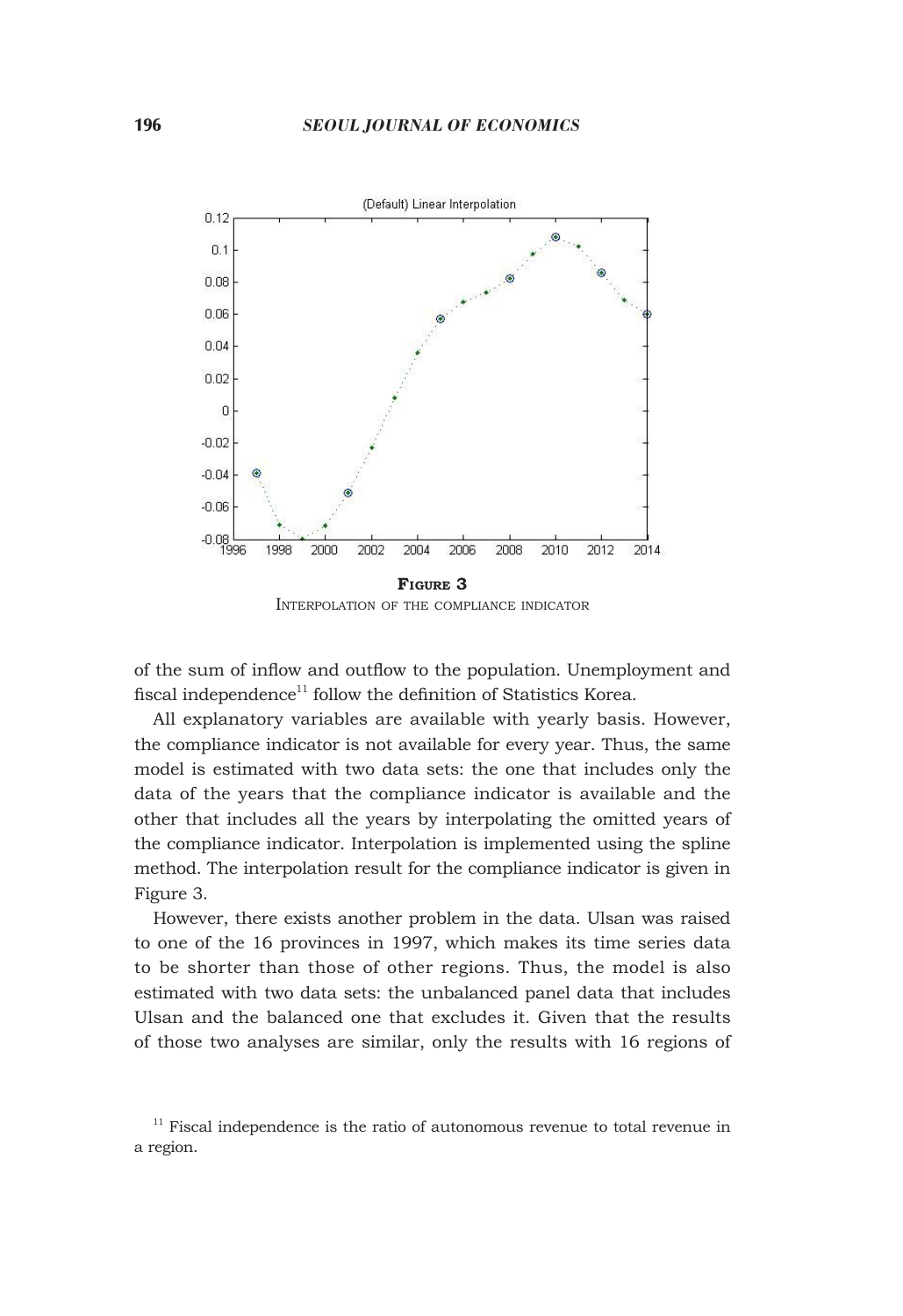unbalanced panel data are presented.

#### *C. Panel VAR model*

The causality between output and social capital is explored. Thus, PVAR model is used, and Granger causality results are presented. There exist two kinds of PVAR model: the one that is used for macroeconomic and financial analyses and the other that is used in micro studies.  $12$ The former PVAR model is presented as follows:

$$
y_{it} = A_i(l)Y_{t-1} + \varepsilon_{it} \qquad i = 1,...,Nt = 1,...,T,
$$
 (1)

where  $y_i$  is the vector of G variables,  $Y_t = (y'_{1t}, y'_{2t}, \dots, y'_{Nt})$  is the GN  $\times$ 1 vector, a stacked version of  $y_{it}$ ,  $\varepsilon_{it}$  is a G  $\times$  1 vector of random disturbances, *Ai* (*l*) is a polynomial in the lag operator. This model allows for interdependency between the cross-section entities. However, the number of parameters that should be estimated increases exponentially. Furthermore, our interest is not so much in the effect of output in one region to the social capital in other regions or vice versa.

Hence, the latter panel VAR model is used and presented as follows:

$$
y_{it} = A(l)y_{it-1} + \varepsilon_{it} \qquad i = 1,...,N \qquad t = 1,...,T,
$$
 (2)

where  $y_i$  is the vector of G variables,  $i = 1,...,N$ , A(l) is a polynomial in the lag operator,  $\varepsilon_{it} = \alpha_i + \delta_t + u_{it}$ . Holtz-Eakin (1986) proposed the estimation method of this model, and Abrigo and Love (2016) extended it to the GMM estimation, which is used in this study. Two main restrictions characterize this specification. First, it assumes common slope coefficients. Second, it does not allow for interdependencies across units. Due to these restrictions, the interest is typically in estimating the average dynamics in response to shocks (the matrix *A*(*l*)). Meanwhile, the advantage of using a panel approach is that it increases the efficiency of the statistical inference, which would otherwise suffer from a small number of degrees of freedom when the VAR is estimated with a relatively short time series. Although this comes at the cost of disregarding cross section differences by imposing the same underlying structure

 $12$  Refer to Canova and Ciccarelli (2004) and Jeong and Kim (2018).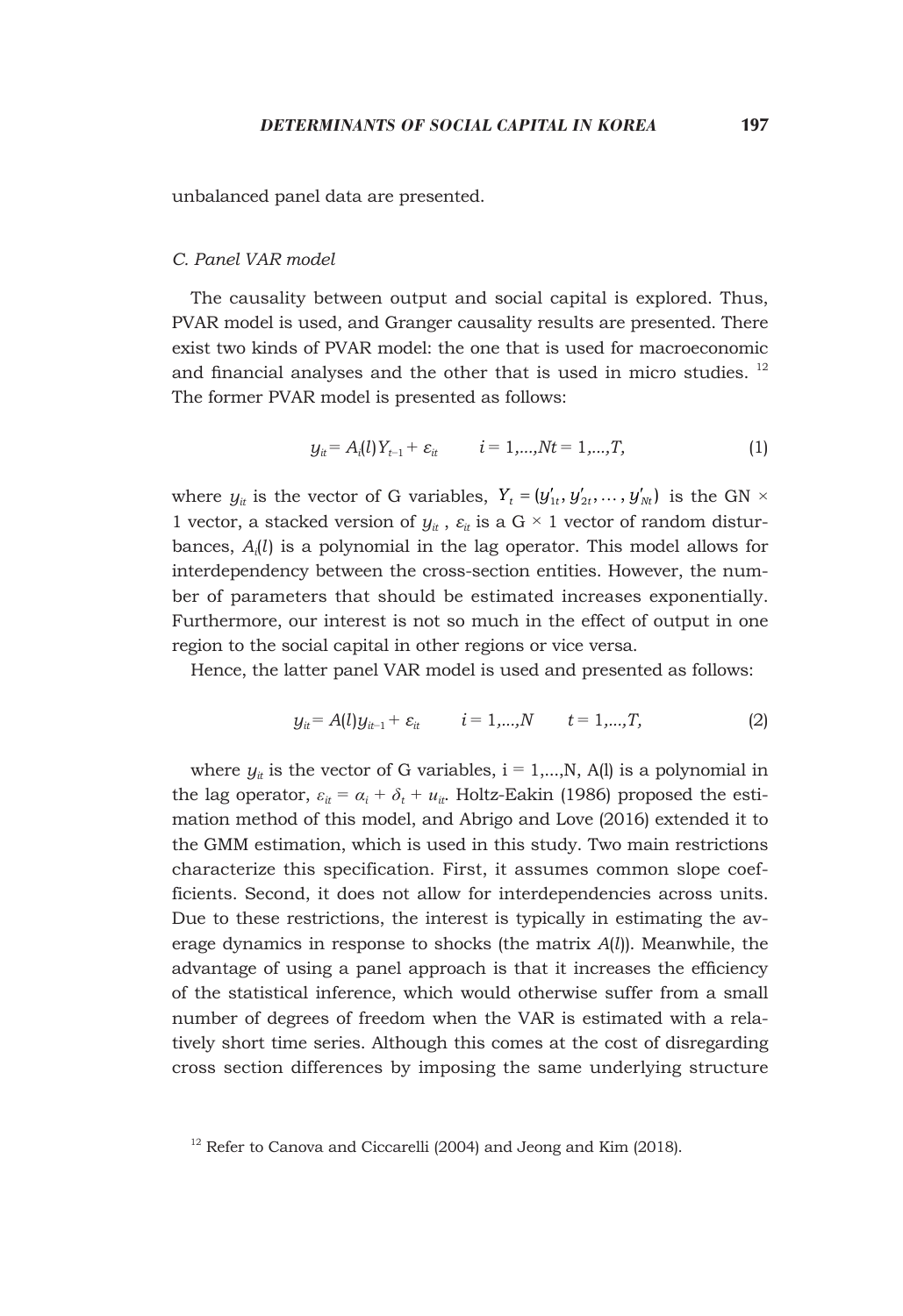for each cross-section unit, Gavin and Theodorou (2005) emphasized that the panel approach helps uncover common dynamic relationships. Considering the time span of our data, from 1997 to 2014, and common characteristics of 16 regions in Korea, we expect that this model is effective in our analysis.

## **IV. Results**

#### *A. Social capital determinants*

In this study, the routine of panel data analysis is followed: the existence of the endogeneity problem is verified with the Hausman test, and the model is chosen between fixed and random-effects models. Table 1 presents the estimation results of the fixed and random-effect model estimation results with the pooled OLS estimation result using the data that include all the years by interpolating the omitted years of the compliance indicator. The chi-square statistic and its p-value of the Hausman test the fixed and random-effect model was 35.53 and 0.0001 respectively, indicating that the null hypothesis that the random-effect model estimation is not inconsistent is rejected. Therefore, the analysis will be implemented with fixed-effect models. The endogeneity problem

| OOCIAL CAFITAL DETERMINANTS, IND., I'LI, AND I OOLED OLO |            |         |             |         |             |         |  |  |
|----------------------------------------------------------|------------|---------|-------------|---------|-------------|---------|--|--|
|                                                          | FE         |         | RE          |         | Pooled OLS  |         |  |  |
|                                                          | Coeff.     | t-val.  | Coeff.      | z-val.  | Coeff.      | t-val.  |  |  |
| Population                                               | $-0.1070$  | $-0.97$ | 0.0275      | 1.95    | $0.0343**$  | 2.63    |  |  |
| Area size                                                | $0.9126*$  | 2.38    | $-0.0186$   | $-1.81$ | $-0.0238**$ | $-2.58$ |  |  |
| Gender                                                   | $-0.0960*$ | $-2.79$ | $-0.0213$   | $-0.92$ | $-0.0048$   | $-0.24$ |  |  |
| Education                                                | $0.0096*$  | 2.47    | 0.0015      | 1.21    | 0.0020      | 1.86    |  |  |
| Age                                                      | $-0.0209*$ | $-2.92$ | $-0.0003$   | $-0.12$ | 0.0009      | 0.40    |  |  |
| Pop. Flow                                                | $-0.0009$  | $-0.50$ | 0.0008      | 0.65    | 0.0009      | 0.87    |  |  |
| Unemployment rate                                        | $-0.0078$  | $-1.90$ | $-0.0124**$ | $-3.09$ | $-0.0136**$ | $-3.39$ |  |  |
| Fiscal independence                                      | $-0.0005$  | $-0.70$ | $-0.0011$   | $-1.52$ | $-0.0013$   | $-1.72$ |  |  |
| Per capita tax<br>revenue                                | 0.0700     | 1.34    | $-0.0645*$  | $-2.07$ | $-0.0865$   | $-3.15$ |  |  |
| Per capita GRDP                                          | 0.0924     | 1.41    | $0.1577**$  | 6.09    | $0.1518**$  | 7.05    |  |  |
| Const.                                                   | $-1.7485$  | $-0.48$ | $-0.5242$   | $-0.48$ | $-1.3275$   | $-1.38$ |  |  |

TABLE 1 Social capital determinants: RE, FE, and Pooled OLS

 $*$  *p* < 0.05,  $*$  *p* < 0.01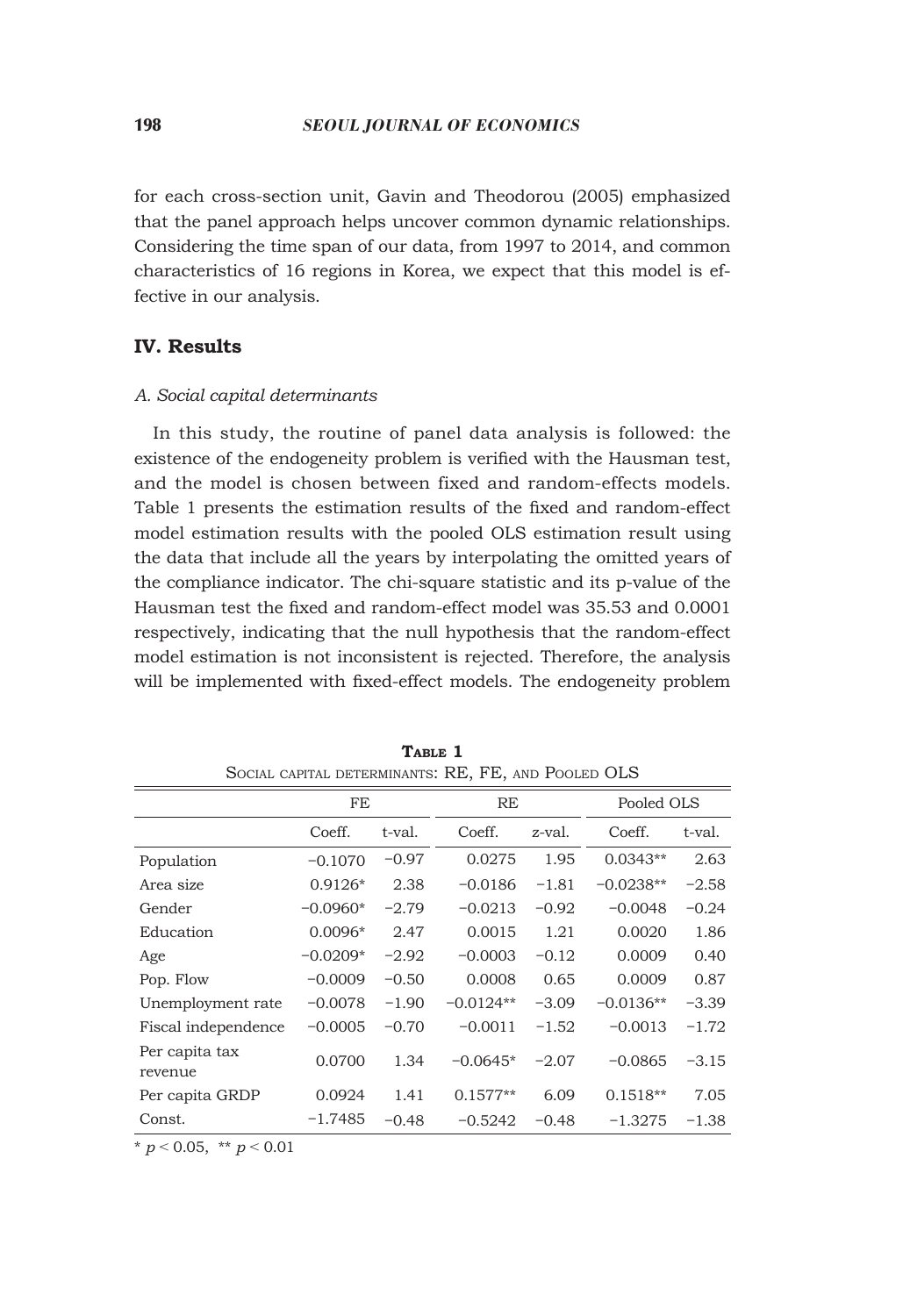has always been an issue in analyzing the relationship between social capital and its determinants. Fixed-effect panel data model is expected to naturally solve the endogeneity problem (Lancaster (2004)). Moreover, the statistical significance of the coefficients in the random-effect model is weak. Only the unemployment rate and per capita GRDP show the statistical significance, which is the same with the fixed effect model.

Table 2 presents the estimation results of fixed-effect models using only the data of the years that the compliance indicator is available. Model 1, which includes tax revenue and GRDP as explanatory variables, is first estimated. In this model, the effects of unemployment and GRDP on the compliance indicator are statistically significant at 5% significance level. Unemployment has a negative effect, and the GRDP has a positive effect on the compliance indicator. Model 2, which excludes GRDP, is also estimated. Model 3, which excludes tax revenue considering the possibility of multicollinearity between the tax revenue and GRDP, is also estimated. Model 4, which includes consumption as a proxy for income instead of those two variables, is estimated. When the variables of tax revenue, GRDP, and consumption are included one

|                           | Model 1        |        | Model 2        |     | Model 3                                            |        | Model 4                                                          |        |
|---------------------------|----------------|--------|----------------|-----|----------------------------------------------------|--------|------------------------------------------------------------------|--------|
|                           | Coeff.         | t-val. | Coeff. t-val.  |     | Coeff.                                             | t-val. | Coeff.                                                           | t-val. |
| Population                | 0.1332         | 0.6    | $-0.0278 -0.1$ |     | 0.1261                                             | 0.6    | $-0.0786 - 0.4$                                                  |        |
| Size of the area          | 1.2244         | 1.8    | 1.2304         | 1.8 | 1.2194                                             | 1.9    | 0.9704                                                           | 1.5    |
| Gender                    | $-0.1165$      | $-1.9$ | $-0.0956 -1.5$ |     | $-0.1176* -2.0$                                    |        | $-0.1107* -2.0$                                                  |        |
| Education                 | 0.0001         | 0.0    | 0.0087         | 1.4 | 0.0003                                             | 0.0    | 0.0010                                                           | 0.1    |
| Age                       | $-0.0160$      | $-1.2$ | $-0.0199 -1.5$ |     | $-0.0166 -1.4$                                     |        | $-0.0247* -2.0$                                                  |        |
| Pop. flow                 | 0.0031         | 0.8    | $-0.0002 -0.1$ |     | 0.0029                                             | 0.9    | 0.0028                                                           | 0.9    |
| Unemployment              | $-0.0279*$     |        |                |     |                                                    |        | $-2.2$ $-0.0252$ * $-2.0$ $-0.0278$ * $-2.2$ $-0.0373$ ** $-3.0$ |        |
| Fiscal<br>independence    | $-0.0017 -1.3$ |        |                |     | $-0.0019$ $-1.4$ $-0.0017$ $-1.3$                  |        | $-0.0007 -0.5$                                                   |        |
| Per capita tax<br>revenue | $-0.0127 -0.1$ |        | 0.1857         | 1.9 |                                                    |        |                                                                  |        |
| Per capita GRDP           | $0.2660*$      | 2.0    |                |     | $0.2570**$                                         | 2.8    |                                                                  |        |
| Per capita<br>consumption |                |        |                |     |                                                    |        | $0.3697**$                                                       | 3.4    |
| Const.                    |                |        |                |     | $-8.1864$ $-1.2$ $-4.6981$ $-0.7$ $-7.9120$ $-1.3$ |        | $-4.0386 -0.7$                                                   |        |

**Table 2** Social capital determinants: without interpolation

 $p < 0.05$ , \*\*  $p < 0.01$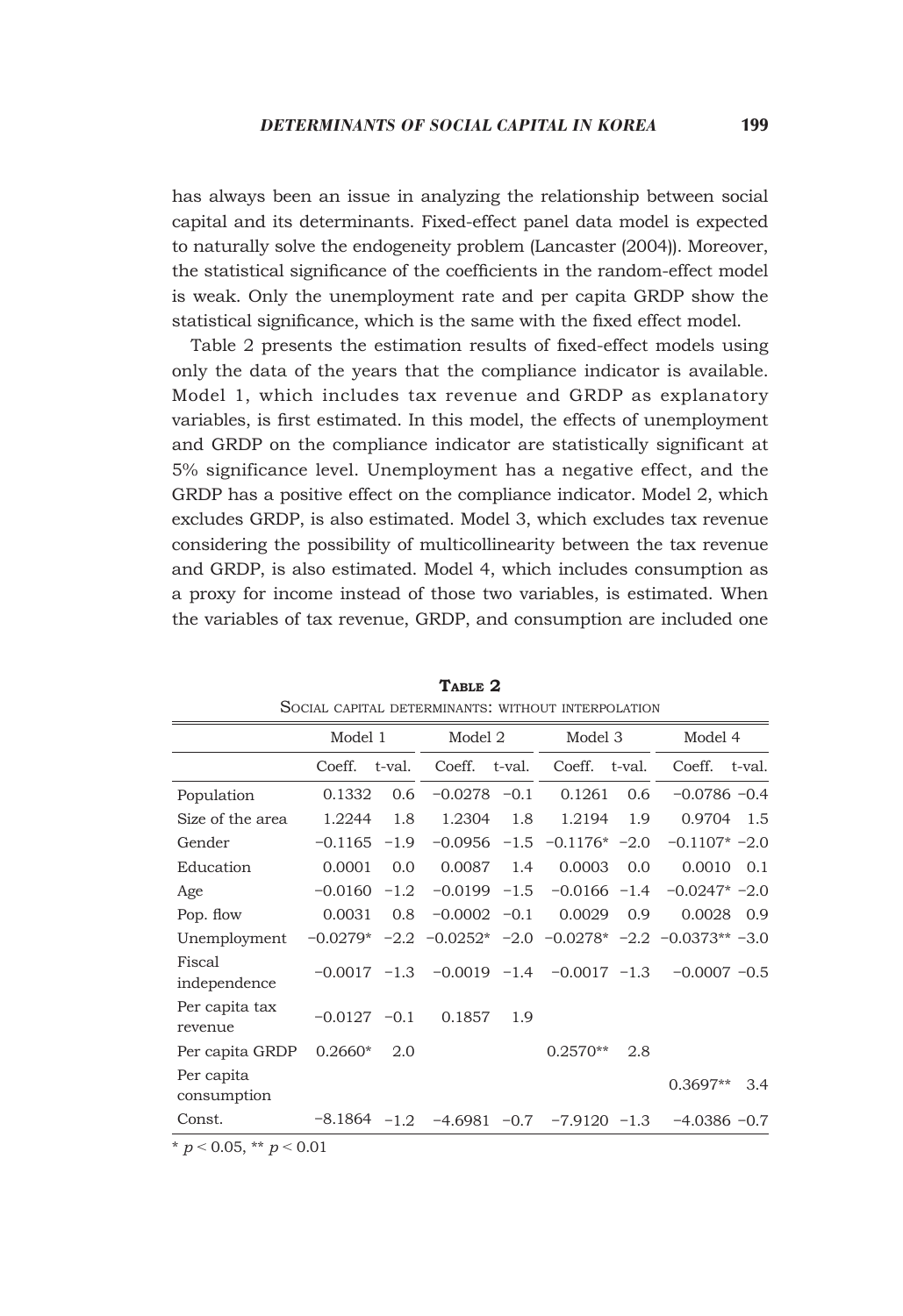#### 200 *SEOUL JOURNAL OF ECONOMICS*

by one as explanatory variables in each model, GRDP and consumption show statistically significant effects, as shown in Table 2.

Among the explanatory variables, the effects of population, the size of the area, education, population flow, and fiscal independence appear statistically insignificant. However, the rest of the explanatory variables show evident effects on the compliance indicator. Related with those effective variables, some results are interesting.

First, gender, defined as the ratio of male, shows significantly negative relationships with the compliance indicator in Models 3 and 4. Age, defined as the ratio of age over 60 to the population of the region, shows significantly negative relationships with the compliance indicator in Model 4. Previous related studies for Korea show inconsistent results. Park and Kim (2000), using the formal networks as a social capital measure, obtained opposite result to ours. Park (2005), however, obtained a negative relationship between age and trust in Korea. In Kim (2006), gender and age had no statistically significant relationship with social capital. In the literature for other countries, age shows a positive effect on trust in general while the effect of gender is in disagreement. Putnam (2000), Glaeser *et al.* (2000), Alesina and Ferrara (2002), and Parts (2013) argued that older people are more trusting. Gender had positive effects on trust in Alesina and Ferrara (2002), whereas negative effects in Parts (2013).

Second, the unemployment rate of regions has an evidently negative effect on the compliance indicator. Testing the effect of unemployment rate on social capital has few precedents. In a micro data analyses, it would not have been easy to test the effect of employment status of the respondent to the question on trust as the probability that the unemployed are included in the sample is not so high considering the sample size of the trust survey.<sup>13</sup> In a country-level data, testing the effect of unemployment on trust would also have been difficult because of heterogeneous labor markets among the countries. The regional data of a country used in this study is free from these problems.

<sup>&</sup>lt;sup>13</sup> Alesina and La Ferrara (2002) tested the effect of full-time and part-time employment status, without explaining their meanings. Freitag and Kerchner (2011) studied the effect of social capital on unemployment using a macro– quantitative cross–sectional data of 134 European regions. Campens et al. (2012) also studied the role of social capital in the labor market. However, studying the effect of unemployment on social capital is difficult.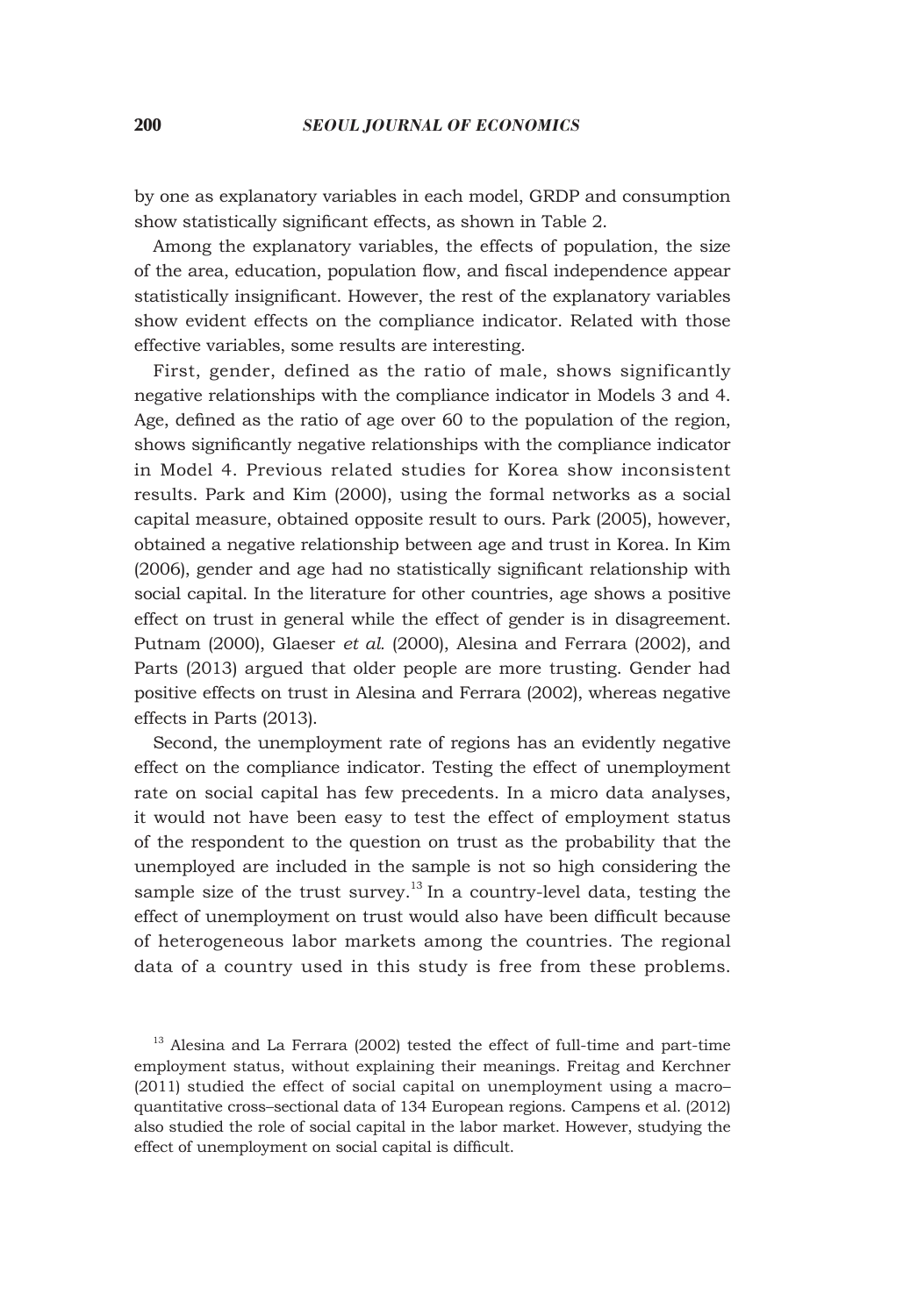|                           | Model 1        |        | Model 2                                               |     | Model 3          |        | Model 4                                                        |     |
|---------------------------|----------------|--------|-------------------------------------------------------|-----|------------------|--------|----------------------------------------------------------------|-----|
|                           | Coeff.         | t-val. | Coeff. t-val.                                         |     | Coeff.           | t-val. | Coeff. t-val.                                                  |     |
| Population                | $-0.1070 -1.0$ |        | $-0.1253 -1.1$                                        |     | $-0.0931 - 0.9$  |        | $-0.2091 -1.8$                                                 |     |
| Size of the area          | $0.9126*$      | 2.4    | $0.9140*$ 2.4                                         |     | $0.9847*$        | 2.6    | $0.9703*$ 2.5                                                  |     |
| Gender                    | $-0.0960**$    |        | $-2.8$ $-0.0837*$ $-2.5$                              |     | $-0.0885* -2.6$  |        | $-0.0649* -2.1$                                                |     |
| Education                 | $0.0096*$      | 2.5    | $0.0121**$                                            | 3.5 | $0.0091*$        | 2.4    | $0.0112**$                                                     | 3.2 |
| Age                       | $-0.0209**$    |        |                                                       |     |                  |        | $-2.9$ $-0.0186*$ $-2.7$ $-0.0192**$ $-2.7$ $-0.0216**$ $-2.8$ |     |
| Pop. flow                 | $-0.0009 -0.5$ |        | $-0.0013 -0.8$                                        |     | 0.0004           | 0.3    | 0.0002                                                         | 0.1 |
| Unemployment              |                |        | $-0.0078$ $-1.9$ $-0.0080*$ $-2.0$ $-0.0101**$ $-2.7$ |     |                  |        | $-0.0095* -2.4$                                                |     |
| Fiscal<br>independence    |                |        | $-0.0005$ $-0.7$ $-0.0005$ $-0.6$                     |     | $-0.0003 -0.4$   |        | 0.0001                                                         | 0.1 |
| Per capita tax<br>revenue | 0.0700         |        | $1.3$ 0.1147**                                        | 2.8 |                  |        |                                                                |     |
| Per capita GRDP           | 0.0924         | 1.4    |                                                       |     | $0.1457**$       | 2.8    |                                                                |     |
| Per capita<br>consumption |                |        |                                                       |     |                  |        | $0.1534**$                                                     | 2.7 |
| Const.                    | $-1.7485 -0.5$ |        | $-1.3560 -0.4$                                        |     | $-3.3523$ $-1.0$ |        | $-2.7146 -0.8$                                                 |     |

**Table 3** Social capital determinants: with interpolation

Hence, the data are suitable to test the effect of unemployment at the macroeconomic level.

Third, all other economic variables clearly show significant effects on the compliance indicator. Per capita GRDP and per capita consumption present positive effects on compliance indicator.<sup>14</sup> Although the regional government's revenue is included to test the effect of public policy on social capital, the variable seems more likely to work as a proxy for an economic activity in the model.<sup>15</sup>

<sup>14</sup> Production and income can be used as measures of economic activity in a region. Although the discrepancy between production and income is usually negligible in a country level data, it may be significant in the regional level data. Between the two, income seems to be more relevant than production as a determinant of trust. The problem is that Statistics Korea provides regional per capita income only from 2000. For this data availability limitation, we use GRDP and consumption as economic activity variables.

<sup>15</sup> The correlation coefficient between per capita GRDP and per capita tax revenue is roughly 0.7. The correlation coefficient between per capita consumption and per capita tax revenue is approximately 0.85.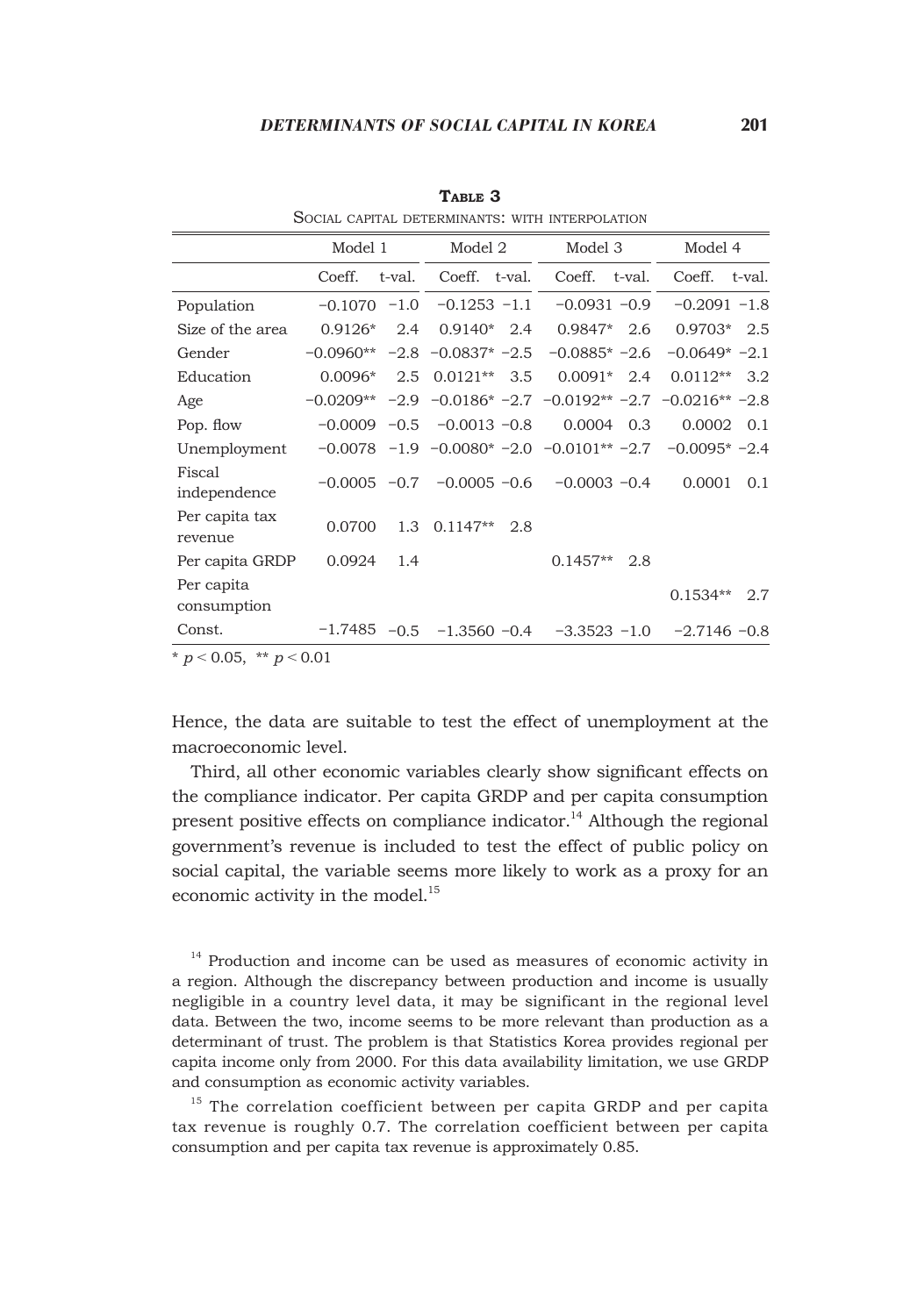To check the robustness of the results shown in Table 2, which is obtained using the data without interpolation, the same estimations for each model are conducted using the data when the compliance indicator data is interpolated to use all the yearly data during 1997– 2014. The results are presented in Table 3. The notable difference from the results of Table 2 is that the statistical significances of the size of the area and education appears in all type of models. Moreover, the results described in Table 2 are sustained overall. The results in Table 3 should be interpreted with caution as the estimation is obtained with artificially constructed data. Hence, we will not explore the further meaning of the estimation results with the interpolation data other than confirming the results obtained in Table 2.

## *B. Causation between social capital and economic activity*

The causality between social capital and economic activity is also an important issue in the literature of social capital. In theory, the social capital, such as trust, can contribute to economic growth, for instance, by reducing the transaction cost in the financial market. However, the effect of social capital on economic activity is hardly an immediate one. The effect of economic activity on the accumulation of social capital is also lagged. In this respect, the panel VAR analysis was implemented to look over the causality between them. Concretely, the panel VAR Granger causality tests were implemented between compliance indicator and other economic activity proxy variables investigated in the models of previous subsection in turn using interpolated data to secure the time length for VAR model. The test results are presented in Table 4.

| <b>PVAR GRANGER CAUSALITY</b> |                  |        |                  |       |  |  |  |
|-------------------------------|------------------|--------|------------------|-------|--|--|--|
| Excluded                      |                  | Lag(1) | Lag(2)           |       |  |  |  |
|                               | chi <sup>2</sup> | Prob.  | chi <sup>2</sup> | Prob. |  |  |  |
| Per capita tax revenue        | 12.30            | 0.00   | 4.80             | 0.09  |  |  |  |
| Compliance indicator          | 7.02             | 0.01   | 16.99            | 0.00  |  |  |  |
| Per capita GRDP               | 14.70            | 0.00   | 2.52             | 0.28  |  |  |  |
| Compliance indicator          | 5.57             | 0.02   | 3.39             | 0.18  |  |  |  |
| Per capita consumption        | 14.17            | 0.00   | 3.30             | 0.19  |  |  |  |
| Compliance indicator          | 0.65             | 0.42   | 36.60            | 0.00  |  |  |  |

**Table 4**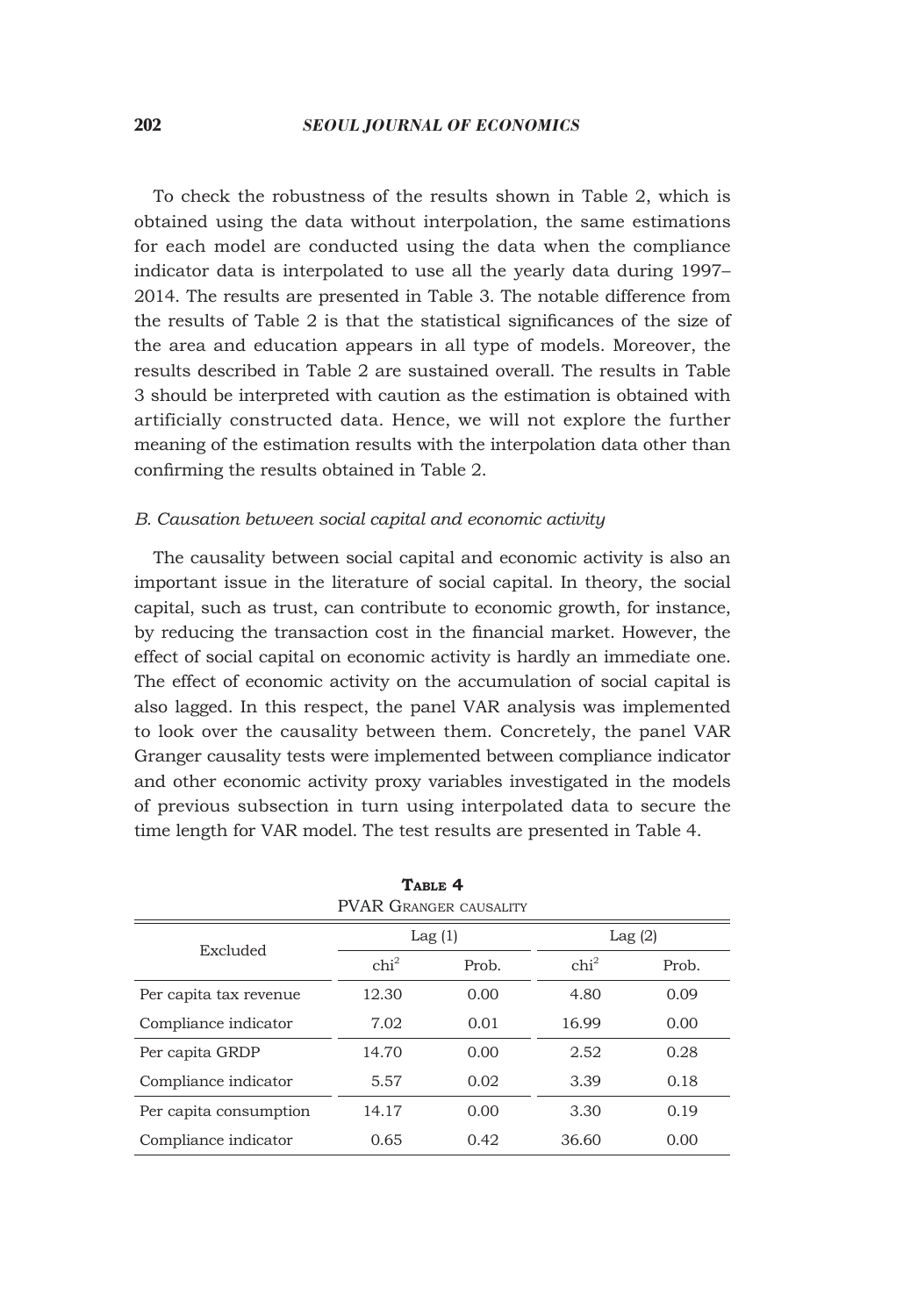|                        |        | Compliance indicator<br>lag | Economic activity<br>lag |         |  |
|------------------------|--------|-----------------------------|--------------------------|---------|--|
|                        | Coeff. | z-value                     | Coeff.                   | z-value |  |
| Compliance indicator   | 1.3716 | 12.54                       | 0.1399                   | 3.51    |  |
| Per capita tax revenue | 0.5569 | 2.65                        | 1.1988                   | 17.68   |  |
| Per capita GRDP        | 1.277  | 16.3                        | 0.0725                   | 3.83    |  |
| Compliance indicator   | 0.199  | 2.36                        | 0.9428                   | 52.42   |  |
| Per capita consumption | 1.3058 | 15.05                       | 0.0847                   | 3.76    |  |
| Compliance indicator   | 0.0595 | 0.81                        | 0.9703                   | 67.5    |  |

**Table 5** PVAR(1) ESTIMATION RESULTS

Per capita tax revenue and compliance indicator showed a bilateral causality in both models of Lags 1 and 2. Per capita GRDP and compliance indicator showed a bilateral causality in the Lag 1 model but no causality in the Lag 2 model. Per capita consumption Granger caused compliance indicator but not vice versa in the Lag 1 model. Compliance indicator Granger caused per capita consumption but not vice versa in the Lag 2 models. Table 5 presents the PVAR(1) estimation results for each economic activity variables. These results confirm the usual expectation that economic activity and trust encourage each other, although the effectiveness of the result is limited by the relatively short period of time series.

#### **V. Conclusion**

This study investigates the determinants of social capital in Korea using the law compliance indicator as a measure of social capital. The compliance indicator data is constructed as a panel for 16 different regions in Korea from 1997 to 2014. Although the endogeneity problem is intrinsic in this kind of study, the fixed-effect panel data model provides a natural way to avoid this problem.

The analyses show that demographic factors, such as gender and age structure, affect the level of the compliance indicator in Korea. Specifically, the compliance indicator appears low in the males and old ages. Among economic variables, unemployment rate significantly and negatively affects the compliance indicator, which is a finding unknown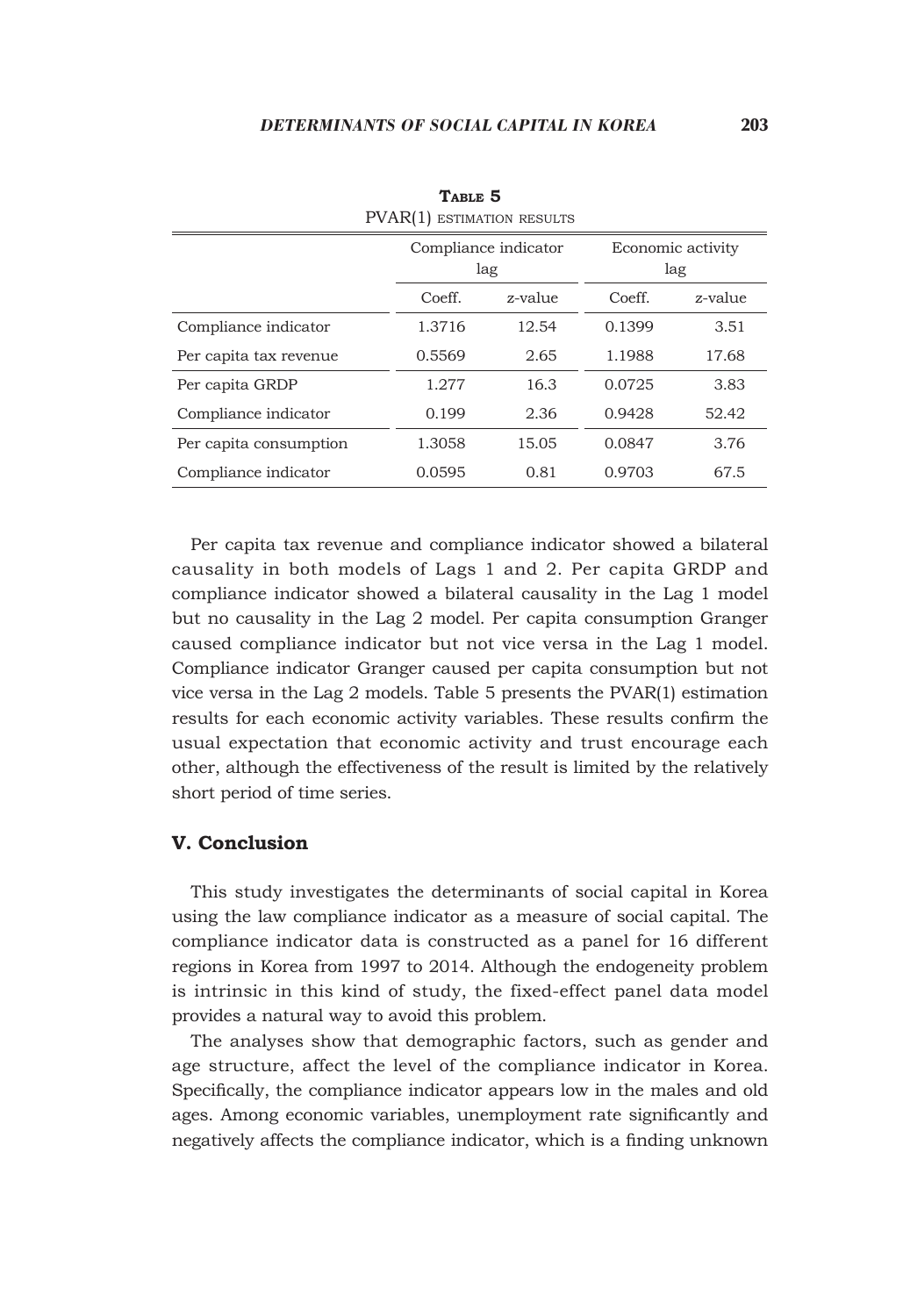in previous literature. We also test the effect of a regional government's public policy on social capital by including the explanatory variables of fiscal independence and tax revenue. The effect of fiscal independence is not statistically significant.<sup>16</sup> Tax revenue is positively related to social capital but the statistical significance of the tax revenue disappears when the variables for economic activity are included together as explanatory variables. This implies that tax revenue is more like a proxy for an economic activity rather than for a public policy. Economic variables, such as GRDP and consumption, positively affect compliance indicator.

The literature on social capital generally assumes reciprocal effects between economic activity and social capital. We test this assumption with the panel VAR Granger causality analysis using the compliance indicator and economic activity variables. Ultimately, our analysis confirms bilateral causality between them.

*(Received March 28 2022; Revised May 3 2022; Accepted May 6 2022)*

# **References**

- Abrigo, M. R. and I. Love. "Estimation of Panel Vector Autoregression in Stata: a Package of Programs." *The Stata Journal 16* (No.3 2016): 778-804
- Alesina, A. and E. L. Ferrara. "Who trusts others?" *Journal of Public Economics 85*(No.2 2002): 207-34.
- Beugelsdijk, S., H. L. de Groot, and A. B. van Schaik. "Trust and economic growth: a robustness analysis." *Oxford Economic Papers 56* (No. 1 2004): 118-134.
- Bjørnskov, C. "Determinants of generalized trust: A cross-country comparison." *Public Choice 130* (No.1 2007): 1-21.
- Canova, F., M. Ciccarelli. "Forecasting and turning point predictions in a Bayesian panel VAR model." *Journal of Econometrics 120* (No.2 2004): 327-359.
- Delhey, J., K. Newton. *Social trust: Global pattern or nordic*

<sup>16</sup> This result does not necessarily mean that public policy is irrelevant to the social capital but that there should be more efforts to find the proxy for public policy.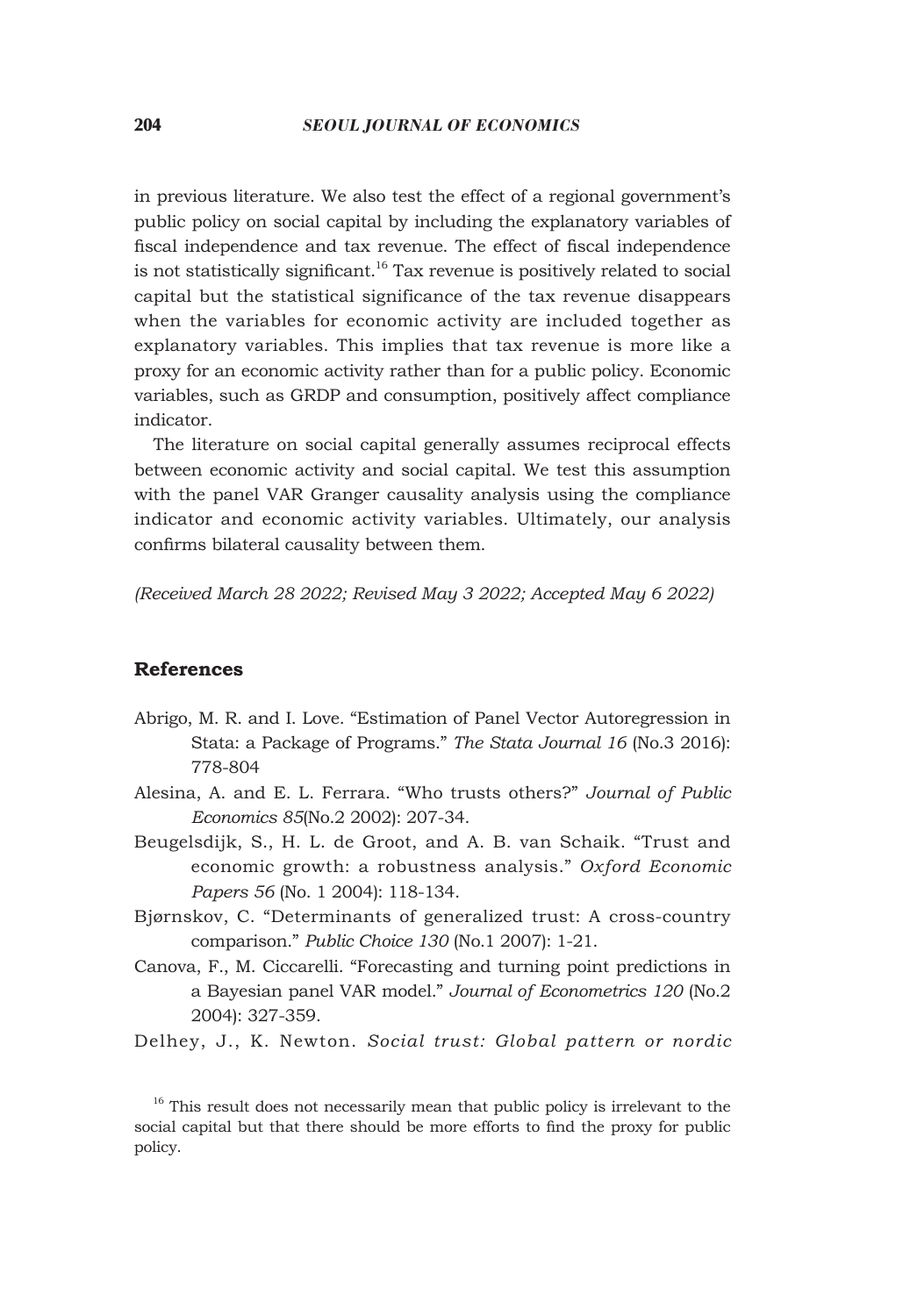*exceptionalism?* WZB Discussion Paper, 2004.

- Djankov, S., C. McLiesh, and A. Shleifer. "Private credit in 129 countries." *Journal of Financial Economics 84* (No.2 2007): 299- 329.
- Gavin, W. T. and A. T. Theodorou. "A common model approach to macroeconomics: using panel data to reduce sampling error." *Journal of Forecasting 24* (No.3 2005): 203-219.
- Glaeser, E. L., D. I. Laibson, J. A. Scheinkman, and C. L. Soutter. "Measuring trust." *The Quarterly Journal of Economics 115* (No.3 2000): 811-846.
- Helliwell, J. F. and R. D. Putnam "Economic Growth and Social Capital in Italy." *Eastern Economic Journal 21* (No.3 1995): 295-307.
- Holtz-Eakin, D. *Testing for Individual Effects in Dynamic Models Using Panel Data*. NBER Technical Working Papers 0057, National Bureau of Economic Research, Inc, 1986.
- Holtz-Eakin, D., W. Newey, and H. S. Rosen. "Estimating Vector Autoregressions with Panel Data." *Econometrica 56* (No.6 1988): 1371-95.
- Jeong, H. and S. Kim. "Finance, Growth, and Inequality: New Evidence from the Panel VAR Perspective." *Seoul Journal of Economics* 31(No.2 2018): 121-143.
- Kaufmann, D., A. Kraay, and M. Mastruzzi. *Governance matters V: aggregate and individual governance indicators for 1996-2005*. Policy Research Working Paper Series 4012, The World Bank, 2006.
- Kaufmann, D., A. Kraay, and M. Mastruzzi. *The worldwide governance indicators: methodology and analytical issues.* Policy Research Working Paper Series 5430, The World Bank, 2010.
- Kim, J., S. Kim, and L. Hyun. *Korea General Society Survey: 2003-2013*. Seonggyunkwan University, 2016.
- Kim, W. "Promotion of Generalized Trust and the Role of Government." *Bulletin of Policy Analysis and Assessment 16* (No.3 2006): 221- 240.
- Knack, S. (2001). *Trust, associational life, and economic performance*. Technical report.
- Knack, S. and P. Keefer. "Does social capital have an economic payoff? a cross-country investigation." *The Quarterly Journal of Economics 112* (No.4 1997): 1251-1288.
- Knack, S. and P. J. Zak. "Building trust: public policy, interpersonal